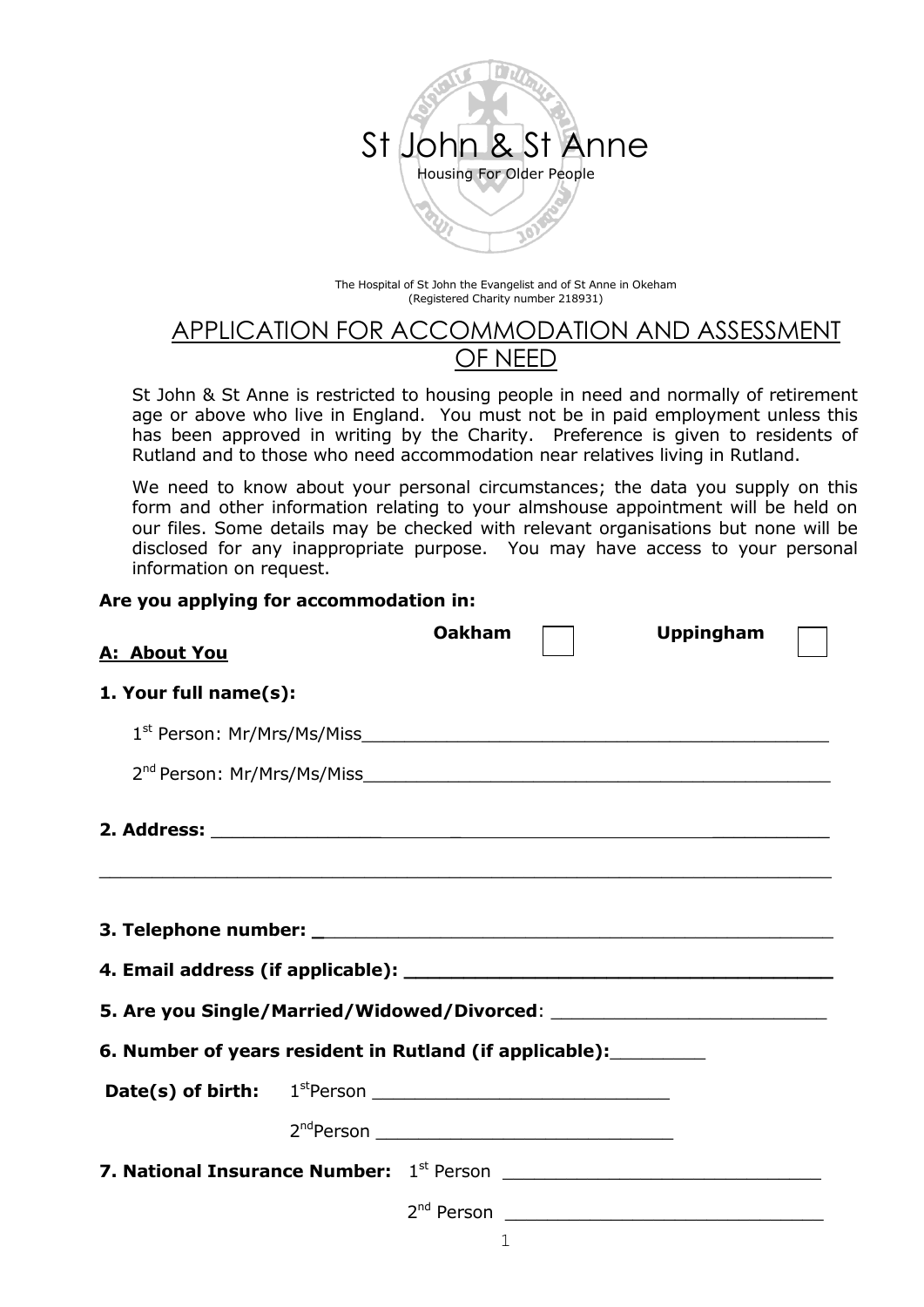# **B: ABOUT YOUR PRESENT ACCOMMODATION**

| 8. My accommodation is (delete as necessary):-<br>House/ Flat/ Bungalow/ Lodgings/ Shared with relatives or friends/Sheltered                                                                                                                                                                                                                          |                            |  |
|--------------------------------------------------------------------------------------------------------------------------------------------------------------------------------------------------------------------------------------------------------------------------------------------------------------------------------------------------------|----------------------------|--|
| 9. How many rooms do you have ?                                                                                                                                                                                                                                                                                                                        |                            |  |
| 10. If you share kitchen or bathroom or other accommodation please<br>specify:                                                                                                                                                                                                                                                                         |                            |  |
| 11. Are you able to use the essential rooms in your house?<br>(e.g. bathroom, toilet, kitchen, bedroom) Yes / No                                                                                                                                                                                                                                       |                            |  |
| 12. Do you feel that you are safe in your current home and that it<br><b>is secure?</b> Yes / No<br>If no, please give details: which is a set of the set of the set of the set of the set of the set of the set o<br><u> 1989 - Johann John Stone, Amerikaansk politiker (d. 1989)</u><br><u> 1989 - Johann Stoff, amerikansk politiker (d. 1989)</u> |                            |  |
| 13. Is your home in need of repair? Yes / No                                                                                                                                                                                                                                                                                                           |                            |  |
| <b>14. What is the Council Tax Band?</b> A/B/C/D/E/F/G/H                                                                                                                                                                                                                                                                                               |                            |  |
| 15. Amount of rent / mortgage paid:                                                                                                                                                                                                                                                                                                                    | £__________ per week/month |  |
| 16. Amount of Council Tax:                                                                                                                                                                                                                                                                                                                             | £__________ per week/month |  |
| 17. If you are in rented accommodation please provide the name and<br>address of your landlord.                                                                                                                                                                                                                                                        |                            |  |

\_\_\_\_\_\_\_\_\_\_\_\_\_\_\_\_\_\_\_\_\_\_\_\_\_\_\_\_\_

\_\_\_\_\_\_\_\_\_\_\_\_\_\_\_\_\_\_\_\_\_\_\_\_\_\_\_\_\_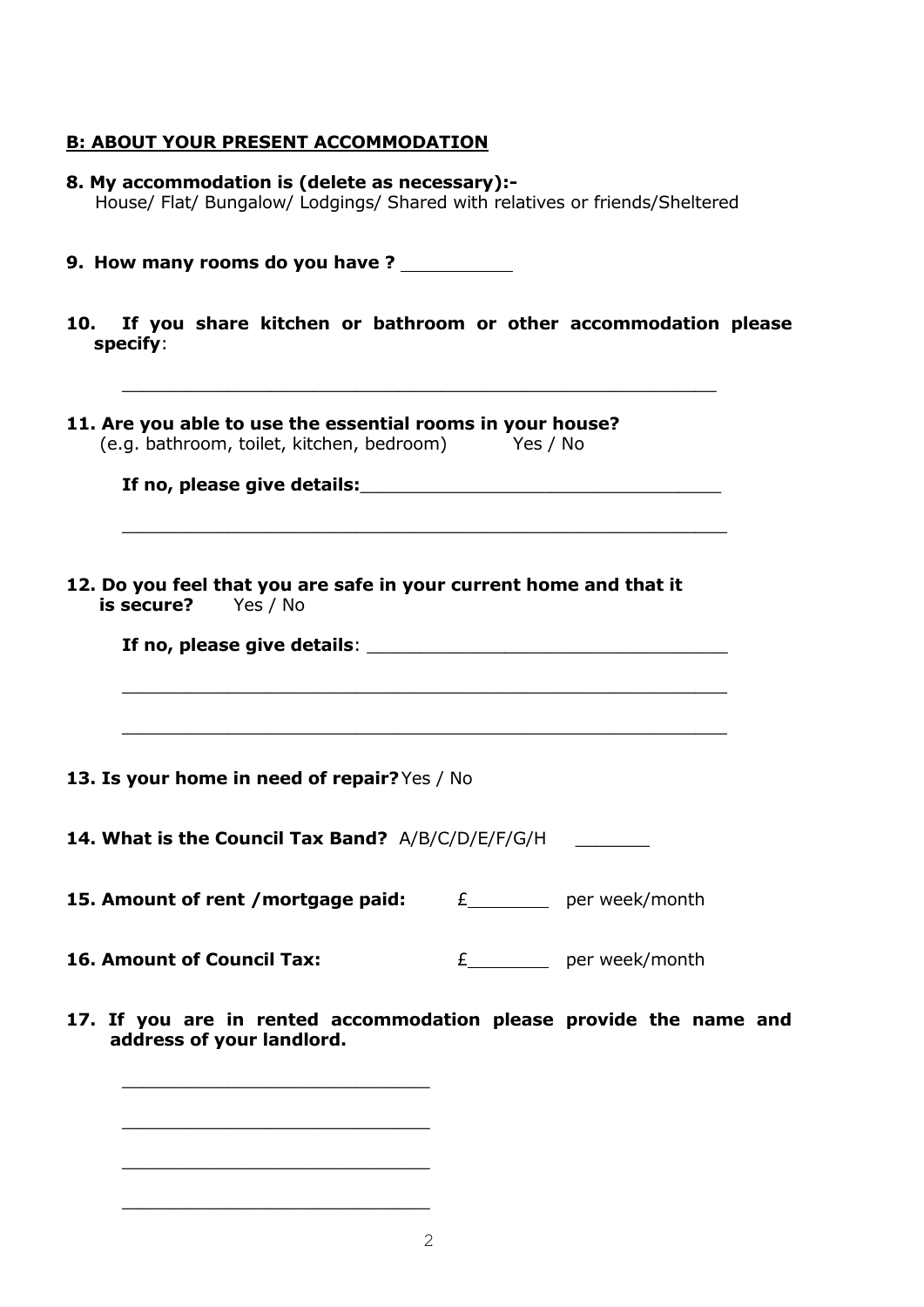| C. ABOUT YOUR NEEDS AND SUPPORT                          | 1 <sup>st</sup> Person | 2 <sup>nd</sup> Person |
|----------------------------------------------------------|------------------------|------------------------|
| 18. Do you have and use a car?                           |                        |                        |
| 19. Do you have and use a mobility buggy?                |                        |                        |
| 20. Do you have and use a wheelchair? Yes all the time   |                        |                        |
| Only indoors                                             |                        |                        |
| Only outdoors                                            |                        |                        |
| No, never                                                |                        |                        |
| 21. Do you have any of the following mobility problems?: |                        |                        |
| Walking                                                  |                        |                        |
| Standing                                                 |                        |                        |
| Climbing a step                                          |                        |                        |
| <b>Climbing Stairs</b>                                   |                        |                        |
| 22. Do you require any support with communication?       |                        |                        |
| Reading                                                  |                        |                        |
| Writing                                                  |                        |                        |
| Visual impairment                                        |                        |                        |
| Hearing impairment                                       |                        |                        |
| Language/Translation                                     |                        |                        |

### **23. Do you need any advice, help or support with daily living tasks, e.g. cooking, cleaning, washing, dressing?**

| Yes |  |
|-----|--|
| No  |  |

**24. Under the Disability Discrimination Act 1995 a person is considered to have a disability if he/she has a physical or mental impairment which has a substantial and long term effect on his/her ability to carry out normal day to day activities. Do you consider that you meet this definition of disability?**

Yes / No Yes / No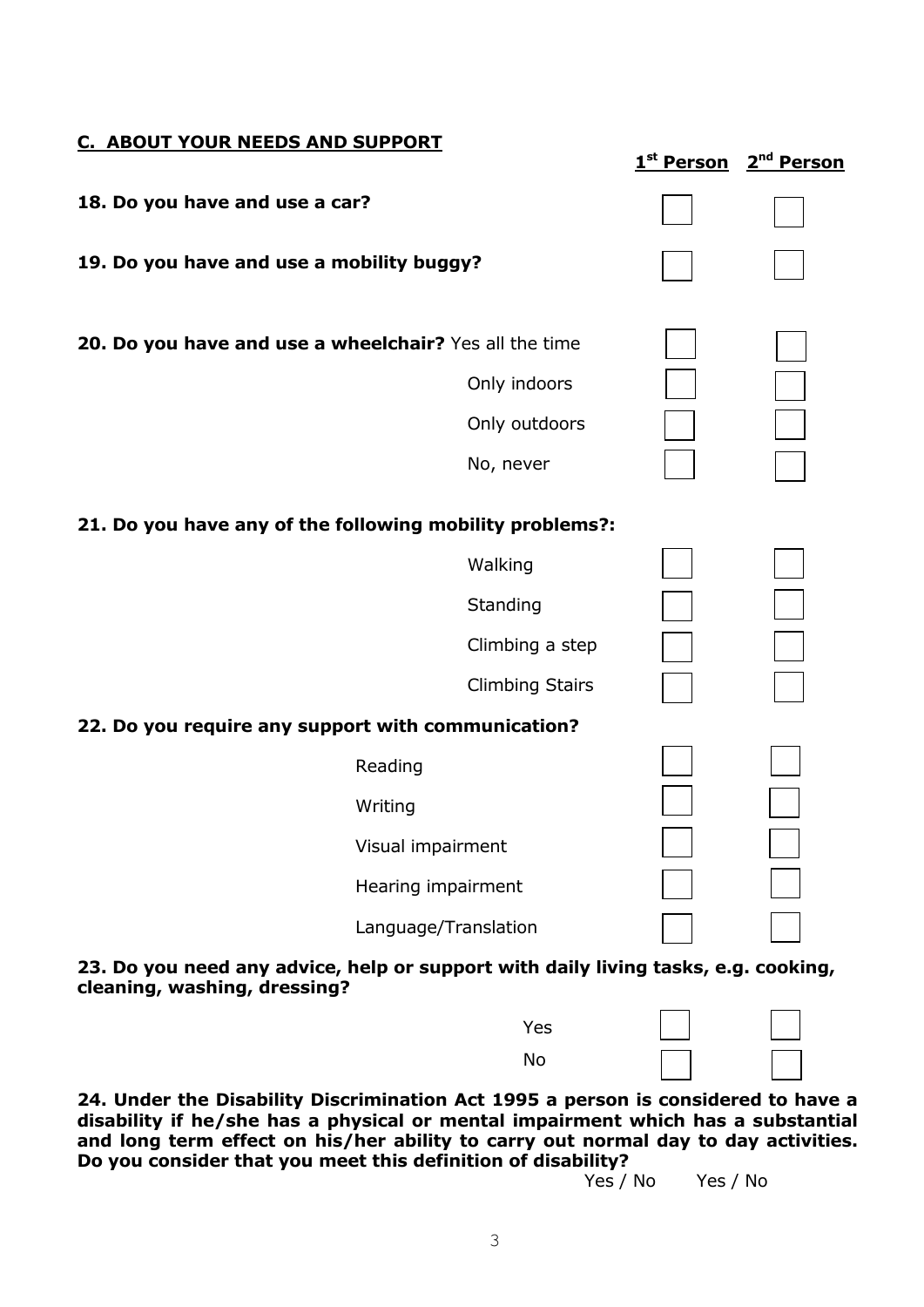**25. Are there any agencies that provide you with care and support?** Yes No **If yes, please provide brief details:** Type of care/support provided:**\_\_\_\_\_\_\_\_\_\_\_\_\_\_\_\_\_\_\_\_\_\_\_\_\_\_\_\_\_\_\_ \_\_\_\_\_\_\_\_\_\_\_\_\_\_\_\_\_\_\_\_\_\_\_\_\_\_\_\_\_\_\_\_\_\_\_\_\_\_\_\_\_\_\_\_\_\_\_\_\_\_\_\_\_** Company/Organisation: \_\_\_\_\_\_\_\_\_\_\_\_\_\_\_\_\_\_\_\_\_\_\_\_\_\_\_\_\_\_\_\_\_\_\_\_\_\_\_\_ Contact Name: **Example 2018** Contact Phone Number: \_\_\_\_\_\_\_\_\_\_\_\_\_\_\_\_\_\_\_\_\_\_\_\_\_\_\_\_\_\_\_\_\_\_\_\_\_\_\_\_ **26.Do you have a named Social Worker?** Yes No **If yes, please provide brief details:** Local Authority: **Local Authority: Local Authority:** Contact Name:  $\blacksquare$ Contact Phone Number: **27.Do you have support with daily living and regular contact from your family/friends?** Yes / No **28.Please give the names, addresses & telephone number of your next of kin and their relationship to you:** Name **Name Name Name Name Name Name Name Name Name Name Name Name Name Name Name Name Name Name Name Name Name Name Name Name Name Name Name Name Name Name Name** \_\_\_\_\_\_\_\_\_\_\_\_\_\_\_\_\_\_\_\_\_\_\_\_\_\_\_\_ \_\_\_\_\_\_\_\_\_\_\_\_\_\_\_\_\_\_\_\_\_\_\_\_\_\_\_\_\_ \_\_\_\_\_\_\_\_\_\_\_\_\_\_\_\_\_\_\_\_\_\_\_\_\_\_\_\_ \_\_\_\_\_\_\_\_\_\_\_\_\_\_\_\_\_\_\_\_\_\_\_\_\_\_\_\_\_ Tel: $\blacksquare$ Relationship example are relationship relationship **29.Would they assist in case of illness or other emergency?** 

**1 st Person 2**

**nd Person**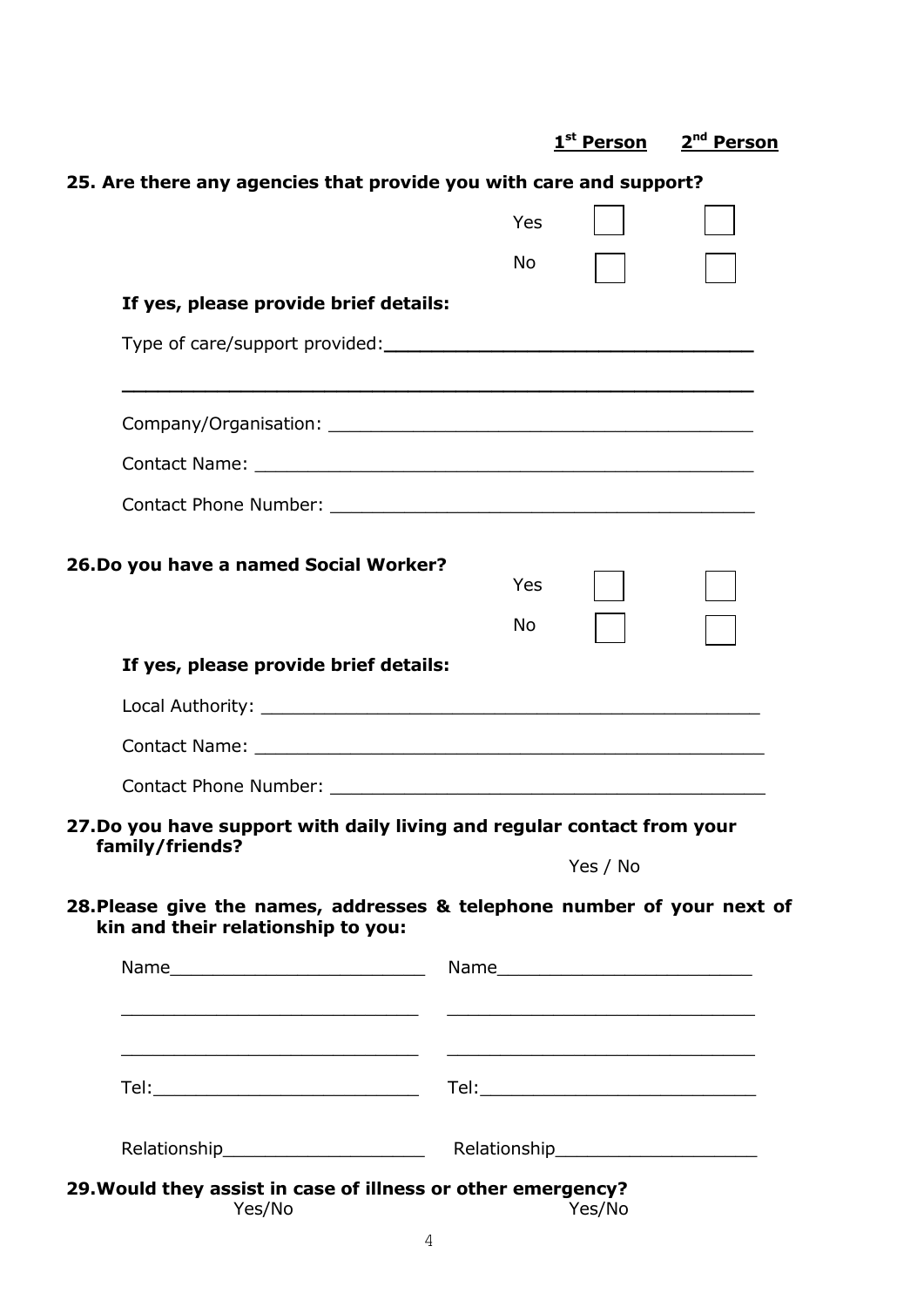# **D: ABOUT YOUR HEALTH – 1 st Person**

### **It is essential that our residents are able to care for themselves and live independently**.

#### **30.Have you ever had symptoms or been diagnosed with any of the following:**

| High blood pressure, high cholesterol,<br>chest pain, angina, heart disease/abnormality<br>or stroke?     | Yes | <b>No</b> |
|-----------------------------------------------------------------------------------------------------------|-----|-----------|
| Diabetes or kidney disease?                                                                               | Yes | No        |
| Liver or bowel disease?                                                                                   | Yes | No        |
| Lump, cyst, growth, tumour or cancer?                                                                     | Yes | No        |
| Multiple sclerosis, numbness or tingling,<br>paralysis, or any disorder of the central<br>nervous system? | Yes | No        |
| Mental or nervous disorders (including<br>anxiety depression or stress) ?                                 | Yes | No        |
| Alcohol or drug dependency?                                                                               | Yes | No        |
| Any other medical condition?                                                                              | Yes | No        |
| Are you a smoker?                                                                                         | Yes | No        |

### **If you have answered yes to any of the questions above, please provide further details of your health problems** (use a separate sheet if necessary)

\_\_\_\_\_\_\_\_\_\_\_\_\_\_\_\_\_\_\_\_\_\_\_\_\_\_\_\_\_\_\_\_\_\_\_\_\_\_\_\_\_\_\_\_\_\_\_\_\_\_\_\_\_\_\_\_\_\_

\_\_\_\_\_\_\_\_\_\_\_\_\_\_\_\_\_\_\_\_\_\_\_\_\_\_\_\_\_\_\_\_\_\_\_\_\_\_\_\_\_\_\_\_\_\_\_\_\_\_\_\_\_\_\_\_\_\_

\_\_\_\_\_\_\_\_\_\_\_\_\_\_\_\_\_\_\_\_\_\_\_\_\_\_\_\_\_\_\_\_\_\_\_\_\_\_\_\_\_\_\_\_\_\_\_\_\_\_\_\_\_\_\_\_\_\_

\_\_\_\_\_\_\_\_\_\_\_\_\_\_\_\_\_\_\_\_\_\_\_\_\_\_\_\_\_\_\_\_\_\_\_\_\_\_\_\_\_\_\_\_\_\_\_\_\_\_\_\_\_\_\_\_\_\_

 $\_$ 

 $\mathcal{L}_\mathcal{L}$  , and the contribution of the contribution of the contribution of the contribution of the contribution of the contribution of the contribution of the contribution of the contribution of the contribution of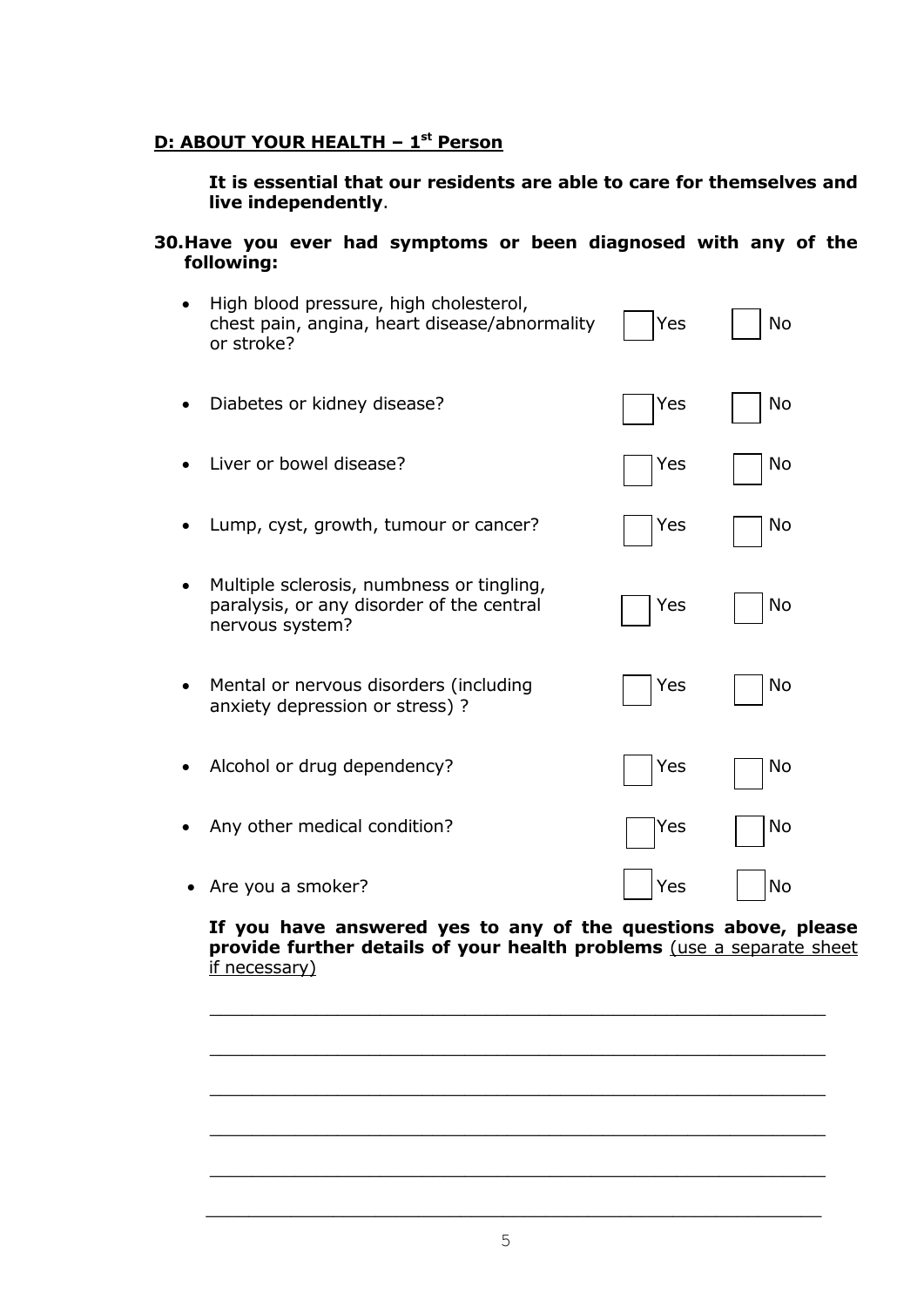### **D: ABOUT YOUR HEALTH – 2 nd Person**

**It is essential that our residents are able to care for themselves and live independently**.

#### **30. Have you ever had symptoms or been diagnosed with any of the following:**

| • High blood pressure, high cholesterol,<br>chest pain, angina, heart disease/abnormality Yes<br>or stroke? |     | No |
|-------------------------------------------------------------------------------------------------------------|-----|----|
| • Diabetes or kidney disease?                                                                               | Yes | No |
| • Liver or bowel disease?                                                                                   | Yes | No |
| • Lump, cyst, growth, tumour or cancer?                                                                     | Yes | No |
| • Multiple sclerosis, numbness or tingling,<br>paralysis, or any disorder of the central<br>nervous system? | Yes | No |
| • Mental or nervous disorders (including<br>anxiety depression or stress) ?                                 | Yes | No |
| • Alcohol or drug dependency?                                                                               | Yes | No |
| • Any other medical condition?                                                                              | Yes | No |
| • Are you a smoker?                                                                                         | Yes | No |

**If you have answered yes to any of the questions above, please provide further details of your health problems** (use a separate sheet if necessary)

 $\_$  , and the set of the set of the set of the set of the set of the set of the set of the set of the set of the set of the set of the set of the set of the set of the set of the set of the set of the set of the set of th

 $\_$  , and the set of the set of the set of the set of the set of the set of the set of the set of the set of the set of the set of the set of the set of the set of the set of the set of the set of the set of the set of th

 $\_$  , and the set of the set of the set of the set of the set of the set of the set of the set of the set of the set of the set of the set of the set of the set of the set of the set of the set of the set of the set of th

\_\_\_\_\_\_\_\_\_\_\_\_\_\_\_\_\_\_\_\_\_\_\_\_\_\_\_\_\_\_\_\_\_\_\_\_\_\_\_\_\_\_\_\_\_\_\_\_\_\_\_\_\_\_\_\_\_\_\_\_\_\_\_\_\_\_\_

 $\mathcal{L}_\mathcal{L}$  , and the contribution of the contribution of the contribution of the contribution of the contribution of the contribution of the contribution of the contribution of the contribution of the contribution of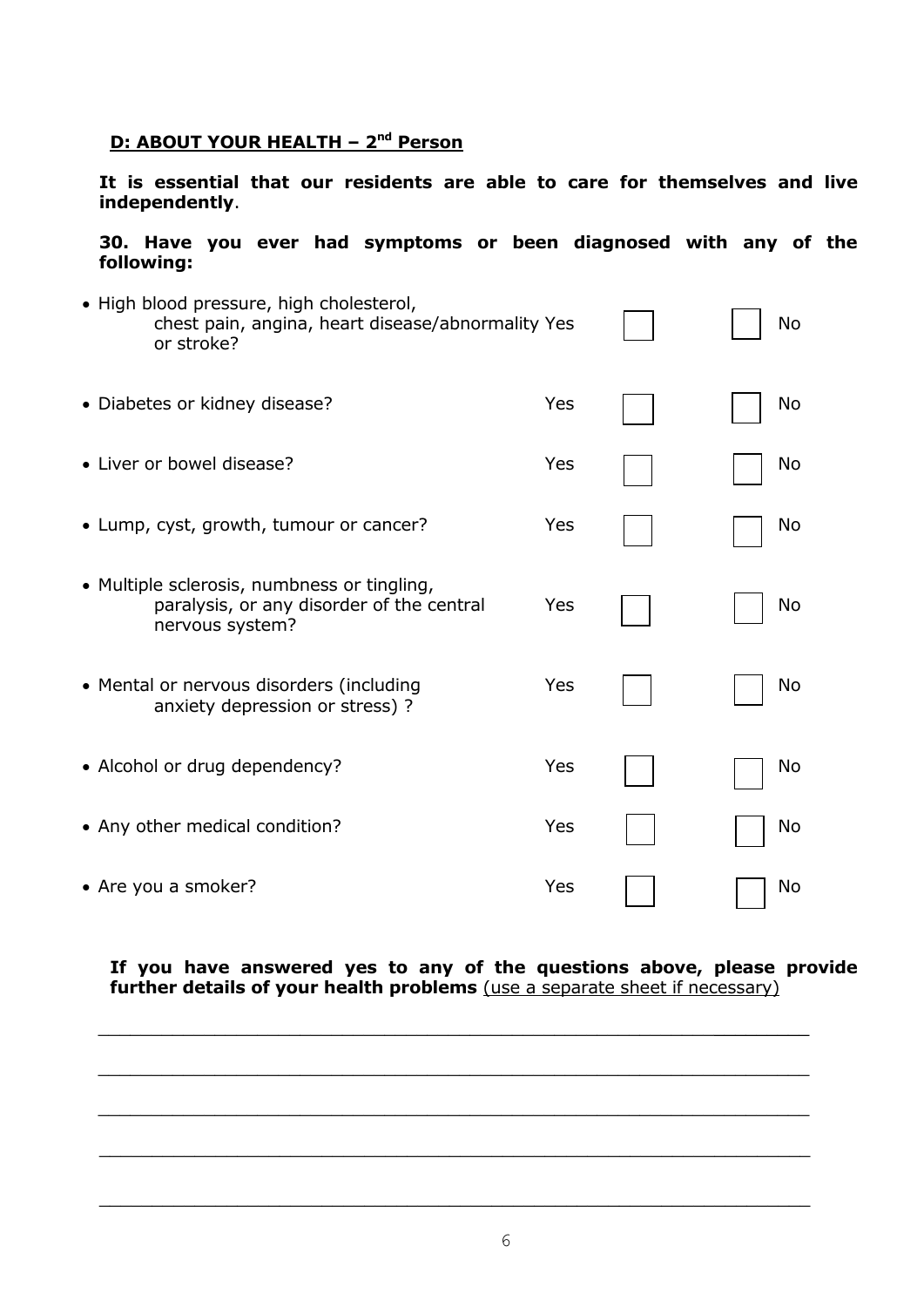**The Governors may wish to seek further information about your general health.**

**Please give details of your General Practitioner(s) below:-**

| Person 1        |
|-----------------|
|                 |
|                 |
|                 |
|                 |
| <b>Person 2</b> |
|                 |
|                 |
|                 |
|                 |

# **E: CRIMINAL CONVICTIONS**

**31.** Have you ever been convicted of a criminal offence? (You do **not** need to tell us about **spent** convictions)

| <b>Person 1</b> Yes |  | No |
|---------------------|--|----|
| <b>Person 2</b> Yes |  | No |

Nature with details of offence(s) and date(s) of convictions

 $\mathcal{L}_\mathcal{L}$  , and the contribution of the contribution of the contribution of the contribution of the contribution of the contribution of the contribution of the contribution of the contribution of the contribution of

 $\mathcal{L}_\mathcal{L}$  , and the contribution of the contribution of the contribution of the contribution of the contribution of the contribution of the contribution of the contribution of the contribution of the contribution of

\_\_\_\_\_\_\_\_\_\_\_\_\_\_\_\_\_\_\_\_\_\_\_\_\_\_\_\_\_\_\_\_\_\_\_\_\_\_\_\_\_\_\_\_\_\_\_\_\_\_\_\_\_\_\_\_\_\_\_\_\_\_\_\_\_\_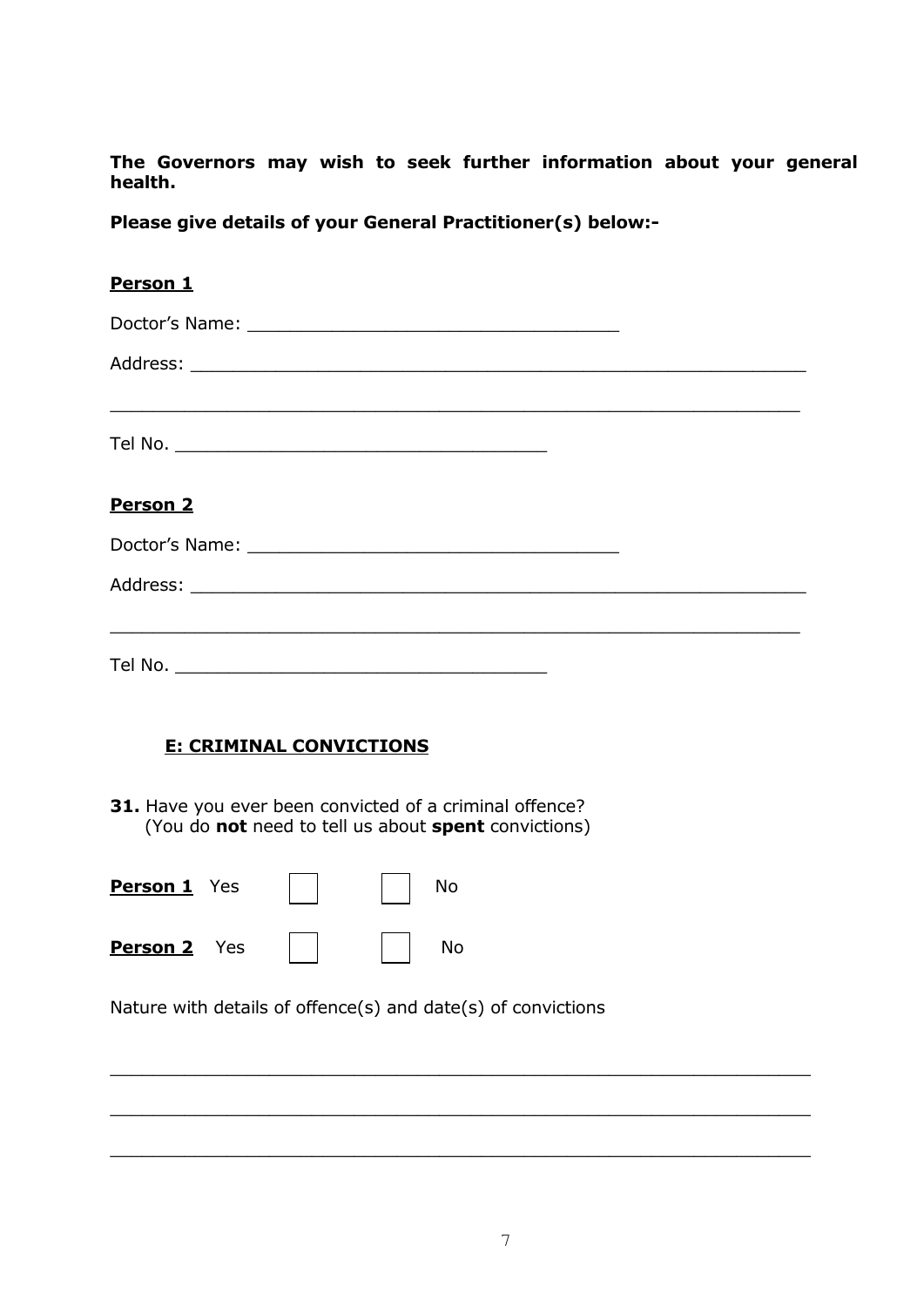# **F: ABOUT YOUR FINANCIAL CIRCUMSTANCES**

|                           | Yes / No                                                                                                                                                                                                                          |
|---------------------------|-----------------------------------------------------------------------------------------------------------------------------------------------------------------------------------------------------------------------------------|
|                           |                                                                                                                                                                                                                                   |
|                           |                                                                                                                                                                                                                                   |
| 32. Do you own your home? | Yes / No<br>If yes please provide an estimate of <b>present</b> market value $E$<br>Do you own any other property?<br>If yes, please provide an estimate of <b>present</b> market value $E$<br>Please provide details of property |

**34. Have there been any significant changes in your finances in the last 7 years? (For example, a sale of a property which you had previously owned? Or a dividing up of family savings?)** Yes/No

\_\_\_\_\_\_\_\_\_\_\_\_\_\_\_\_\_\_\_\_\_\_\_\_\_\_\_\_\_\_\_\_\_\_\_\_\_\_\_\_\_\_\_\_\_\_\_\_\_\_\_\_\_\_\_\_\_\_\_

If yes, please give details at section G or on a separate sheet of paper.

**35. What is the total amount of your (joint) savings?** £\_\_\_\_\_\_\_\_\_\_\_

| 36.                                               | Please give details of your income from all sources:<br>(Please state whether weekly or monthly) |                                      |                                 |  |
|---------------------------------------------------|--------------------------------------------------------------------------------------------------|--------------------------------------|---------------------------------|--|
|                                                   | State pension                                                                                    |                                      | $E$ per week/month              |  |
|                                                   | Housing or other benefits                                                                        |                                      | E_______________ per week/month |  |
|                                                   | Occupational pension                                                                             |                                      | $E$ per week/month              |  |
|                                                   | Investment income                                                                                |                                      | $E$ per week/month              |  |
|                                                   | Earnings                                                                                         |                                      | $E$ per week/month              |  |
|                                                   | Other source (please state): $f(x) = f(x)$ per week/month                                        |                                      |                                 |  |
|                                                   | Total weekly/monthly income                                                                      | $\epsilon$ and the set of $\epsilon$ |                                 |  |
| Do you have any outstanding debts? (Please state) |                                                                                                  |                                      |                                 |  |
|                                                   |                                                                                                  |                                      |                                 |  |

**37. Do you need advice about claiming benefits or other financial issues?**

Yes / No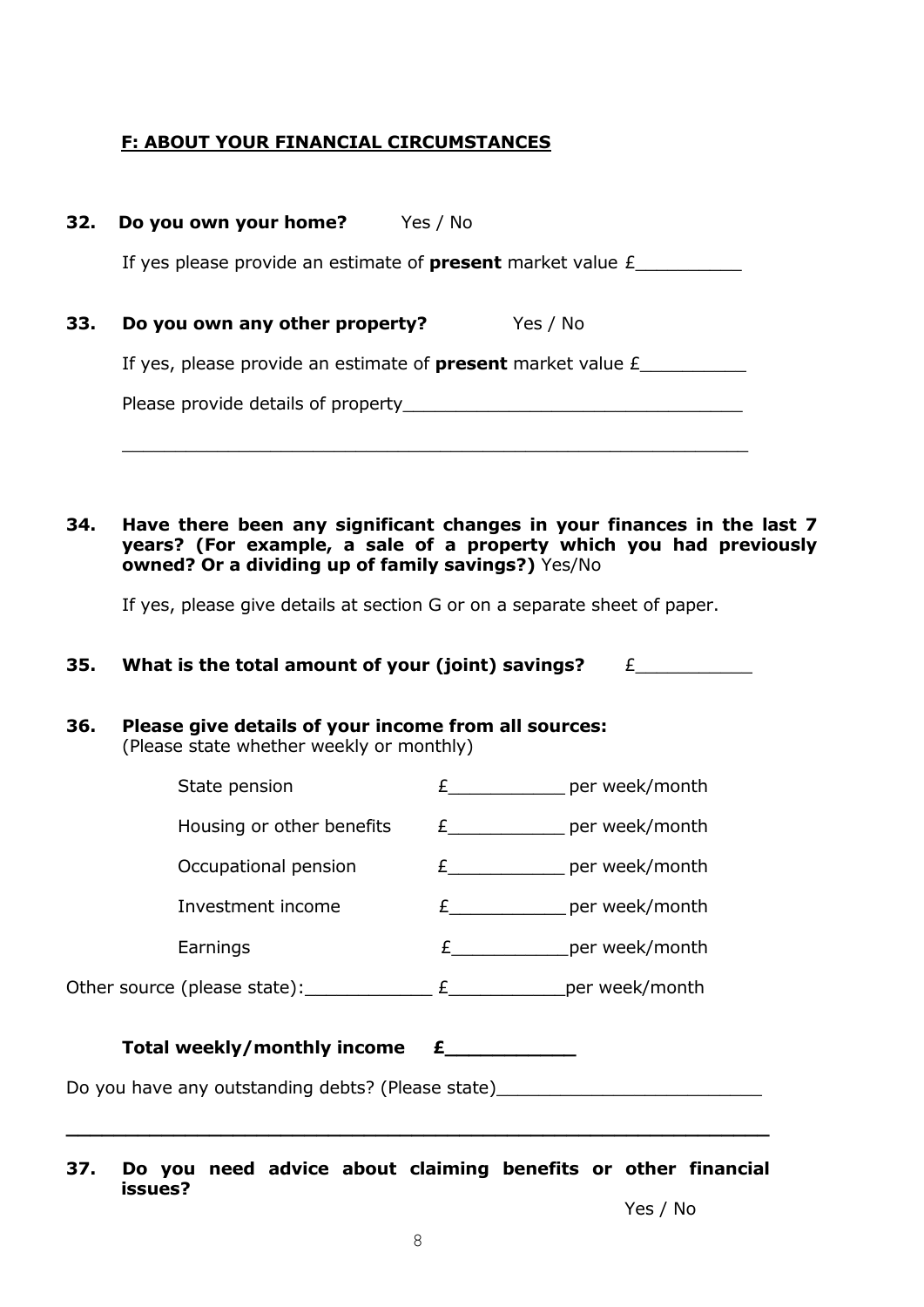# **G: PREVIOUS ACCOMMODATION**

### 38. Have you ever been asked to leave your home? Yes / No

39. Have you ever had a history of anti-social behaviour or disputes with neighbours? Yes / No

If yes please give details:

### **G. FURTHER INFORMATION IN SUPPORT OF YOUR APPLICATION.**

40. Please use this section to provide us with any further information that you feel would support your application. (Please continue on a separate sheet if necessary)

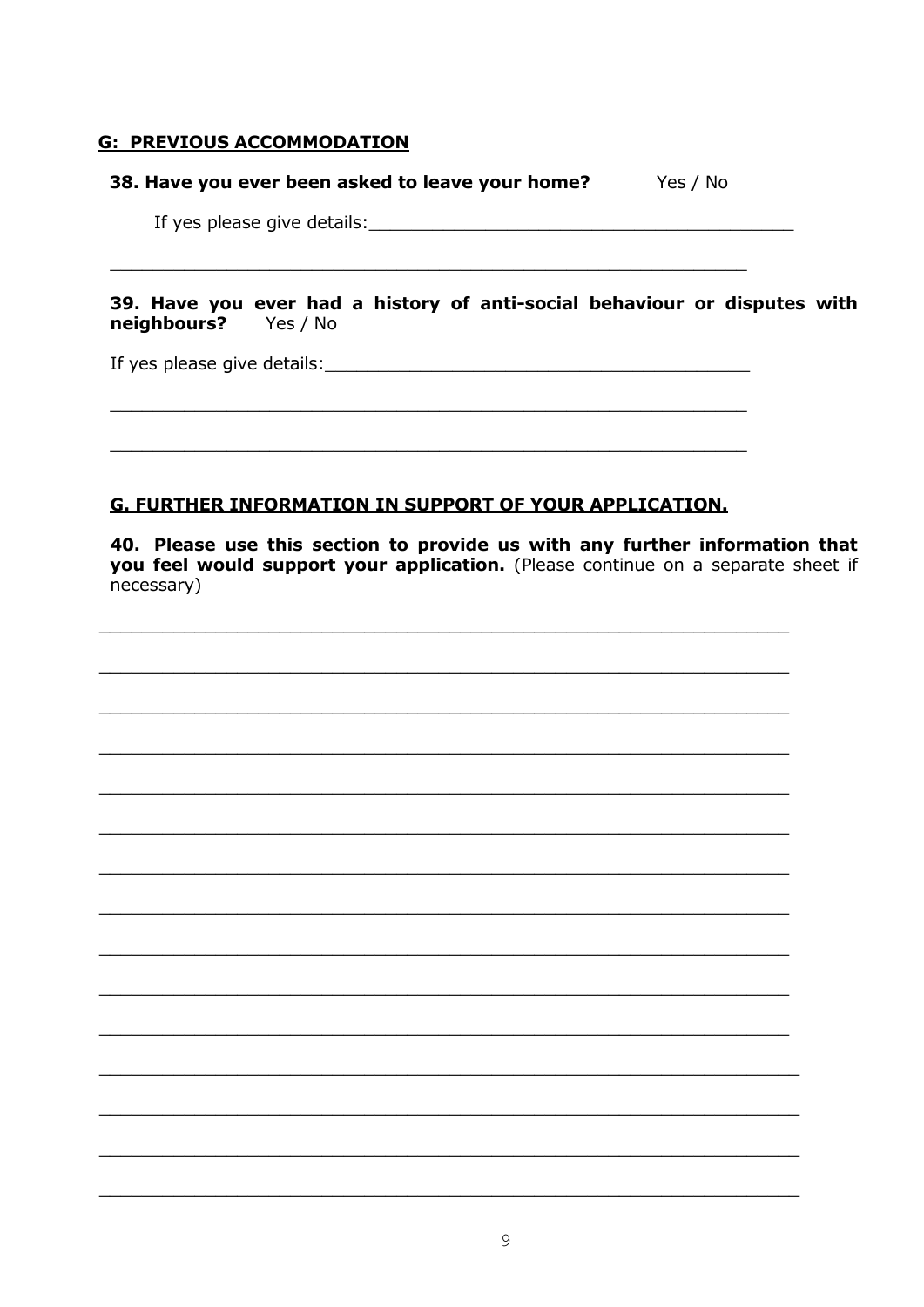# **H - Declaration to be signed by all applicants:**

**I understand that if I am appointed as a beneficiary I shall not be a tenant. Any weekly sum I pay will be a contribution to the maintenance of the property and the services provided and not rent.**

**I understand that I must not be in paid employment whilst I am a beneficiary of the Charity except as may be agreed by the Charity in writing.**

**I confirm that I am not related by blood or marriage to any of the Governors or employees of the Charity.**

**I give consent to you obtaining information from my General Medical Practitioner and to my General Medical Practitioner disclosing information to you.**

**I authorise St John & St Anne to make any enquiries necessary in connection with this application, including enquiries of statutory agencies, police and any voluntary agency which might be providing me/us with advice and assistance.**

### *PETS - Please be aware only caged birds and fish are allowed.*

**I declare that all the information given on this form is correct and complete**.

| First Applicant's signature                      |
|--------------------------------------------------|
|                                                  |
|                                                  |
|                                                  |
|                                                  |
|                                                  |
|                                                  |
|                                                  |
|                                                  |
|                                                  |
|                                                  |
| Please return the completed application form to: |
| The Clerk<br>St John & St Anne                   |
| Mill House                                       |
| South Street                                     |
| Oakham<br><b>LE15 6HY</b>                        |
| 10                                               |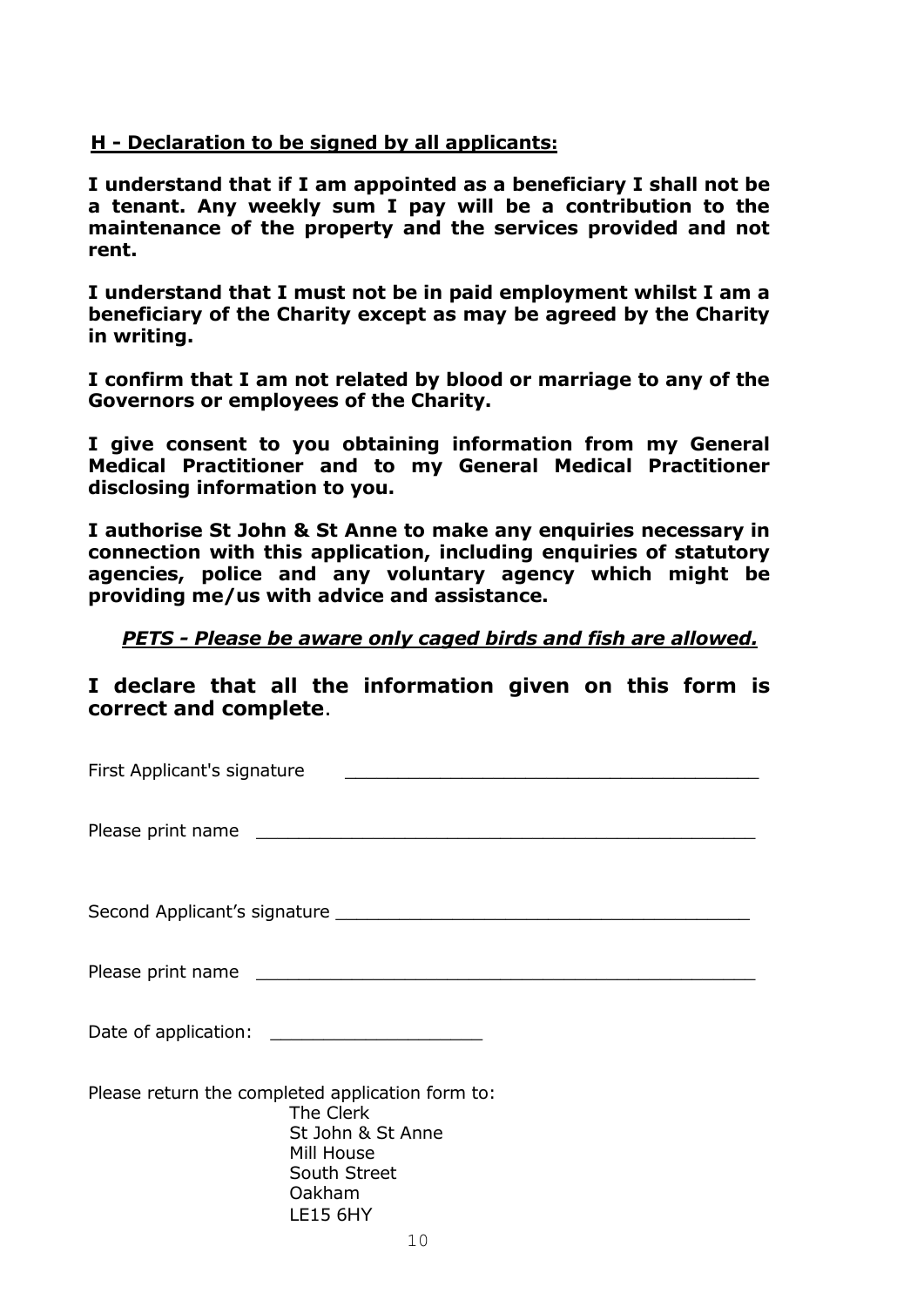# **Equal Opportunities & BME Monitoring Form**

The information collected on this part of the application will be used for statistical and monitoring reporting purposes only to help us make sure we are dealing with all applicants fairly.

# **At no time will any individual be identified in this reporting.**

The applicants describe themselves as:

|                                                | <b>First Person</b> | <b>Second Person</b> |
|------------------------------------------------|---------------------|----------------------|
| White<br><b>British</b>                        |                     |                      |
| Irish                                          |                     |                      |
| Any other white background<br>(Please specify) |                     |                      |
| <b>Black or Black British</b><br>Caribbean     |                     |                      |
| African                                        |                     |                      |
| Any other Black background<br>(Please specify) |                     |                      |
| <b>Mixed</b><br>White and Black Caribbean      |                     |                      |
| White and Black African                        |                     |                      |
| White and Asian                                |                     |                      |
| Any other Mixed background<br>(Please specify) |                     |                      |
| <b>Asian or Asian British</b><br>Indian        |                     |                      |
| Pakistani                                      |                     |                      |
| Bangladeshi                                    |                     |                      |
| Any other Asian background<br>(Please specify) |                     |                      |
| <b>Chinese</b>                                 |                     |                      |
| Any other ethnic group<br>(Please specify)     |                     |                      |
| Prefer not to say                              |                     |                      |